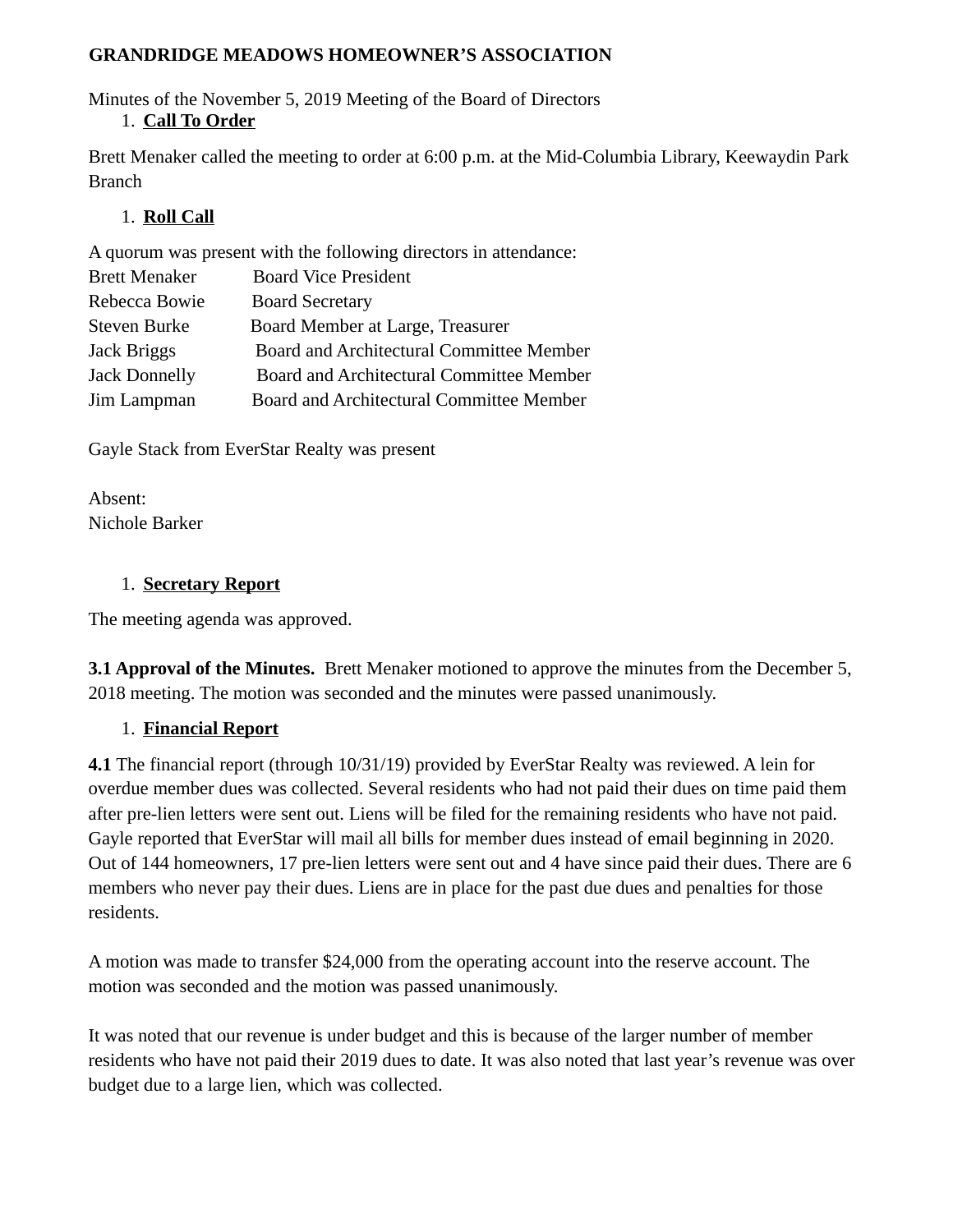Discussion was held regarding no budget for snow removal. Jim L. and Jack D. explained that snow removal is expensive and comes with a high level of liability. Homeowners are encouraged to call the city of Kennewick for snow removal issues.

A new business item was discussed as it affected the proposed 2020 budget. Rebecca Bowie proposed that the HOA board provide a welcome pack to new residents with a gift card to a local hardware store. This will foster good will and possibly encourage involvement at board meetings. The welcome pack will include a letter from the board introducing the HOA and board of directors, information about dues, the CC&Rs and association bylaws. Gayle Stack agreed to notify the ACC of any new homeowners so they could arrange for the welcome pack delivery. There are on average 15 new homeowner to the neighborhood each year. An agreed upon monetary gift in the form of a Lowe's gift card for \$25 will also be included in the welcome pack. Rebecca proposed \$400 for the 2020 budget to be used towards the gift cards and photocopies for the welcome packs. After discussion, the motion was passed unanimously.

**4.2** The proposed 2020 budget was passed as written with the \$400 line item added under new owner welcome gifts.

# 1. **Architectural Control Committee Report**

It was noted that even though we didn't hold quarterly board meetings the ACC has been doing lots of work and it has been a good year. We are seeing good compliance from our member residence and the neighborhood looks better than ever. Gayle Stack commended the ACC committee for their efforts and success.

# **6. Old Business**

#### **7. New Business**

Rebecca B. is to provide ACC with specifics for the new resident welcome packs by the January meeting so that this new practice can be carried out beginning next year.

The next board meeting and annual meeting of the members will be scheduled in early January, 2020 so as to avoid the holiday season.

# **Open Forum**

Discussion regarding the Christmas decorating contest was held and it was agreed that the funds for the contest were already approved for the 2019 budget under "ownership events/activities" for \$200 and we would go forward. The board took a vote and it was unanimous that the Christmas decorating contest would remain on the budget for 2020. An idea to award "best yard of the month" during the summer months was mentioned and using money to hold an all neighborhood picnic was revisited. More participation from residents would be required and to date this has not occurred.

Nicole Barker will not be on the ballot for the 2020 election of the board of directors. Dale Vans has